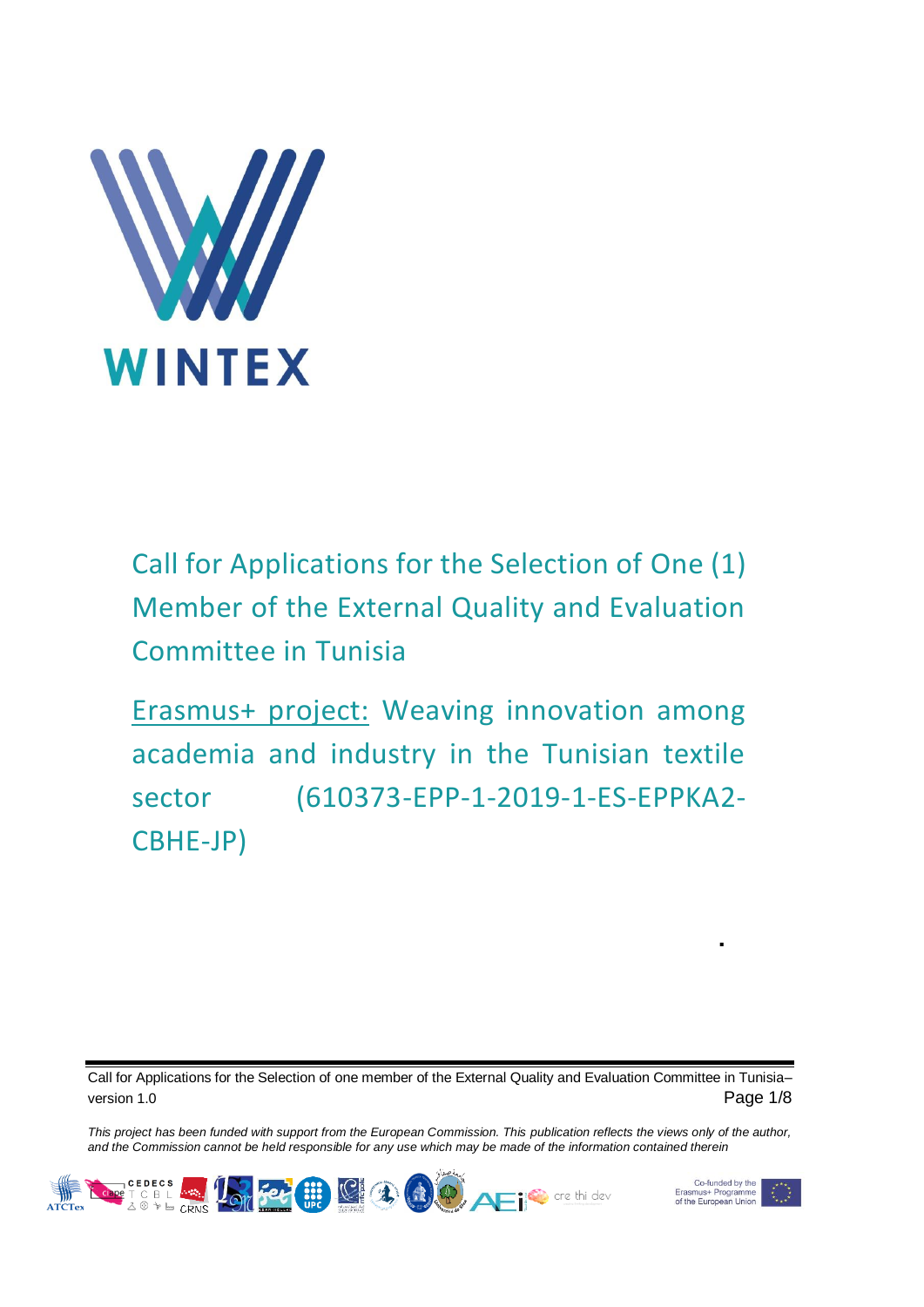### <span id="page-1-0"></span>**Contents**

Call for Applications for the Selection of one member of the External Quality and Evaluation Committee in Tunisia– version 1.0 **Page 2/8** 



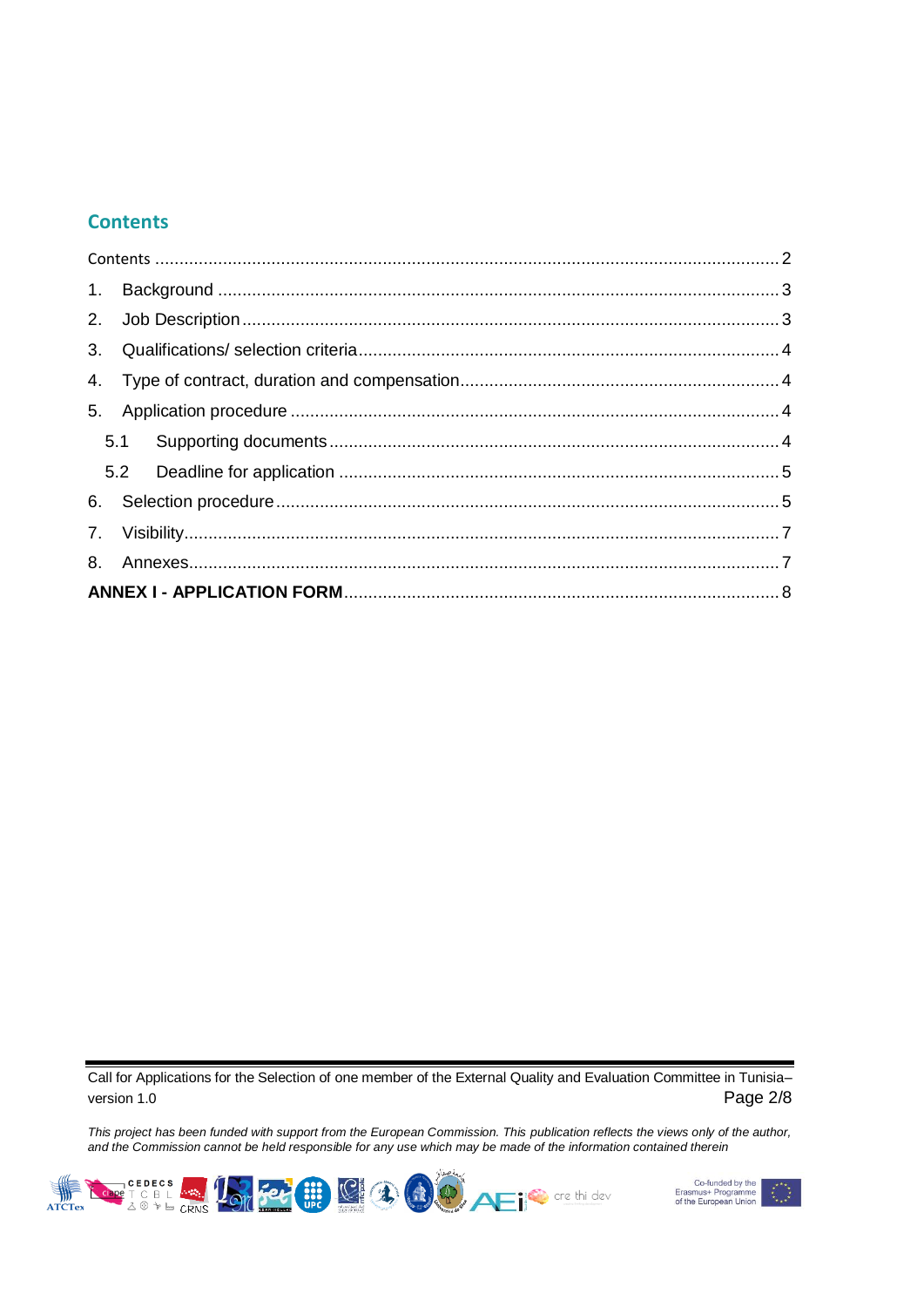## <span id="page-2-0"></span>**1. Background**

In line with the project's proposal, the consortium of the Erasmus+ project entitled "Weaving innovation among academia and industry in the Tunisian textile sector" with the acronym "WINTEX" -hereinafter referred to as "WINTEX"- has set up an External Quality Evaluation Committee - hereinafter referred to as "EQEC"- to monitor and evaluate the project's implementation and ensure a neutral review and a consistency assessment of the project deliverables versus project target groups' needs/expectations.

The EQEC will be comprised by four (4) members, established one (1) in the EU, and three (3) in Tunisia.

The present call refers to one (1) member of the "EQEC" established in Tunisia, which can be either a natural or legal person.

## <span id="page-2-1"></span>**2. Job Description**

**Job title:** External Quality Evaluator/ member of the External Quality Committee.

**Job description**: The implementation of the External Quality Assessment of the Project in close collaboration with the other three members of the Committee, including:

- the constructive ex-post evaluation of the project implementation, outputs and deliverables for the third year of the project starting from 1 January 2022 using his/her own tools (e.g. questionnaires, personal interviews) with a focus on the project's implementation in Tunisia and notably the quality, installation and use of the equipment purchased with the support of WINTEX **for the University of Sfax**;
- the contribution and delivery of their specific contribution to the preparation of an External Quality Report covering 12 months, under the coordination of the EU evaluator, as described in the Quality and Evaluation Plan of the Project;
- any other contribution to the project that derives from the Quality and Evaluation Plan and its possible future amendments or specific requests made by EACEA (Education, Audiovisual and Cultural Agency).

**Deliverables:** 1 Quality Assessment report.

### **Estimated man-days:** 12

Call for Applications for the Selection of one member of the External Quality and Evaluation Committee in Tunisia– version 1.0 **Page 3/8** 



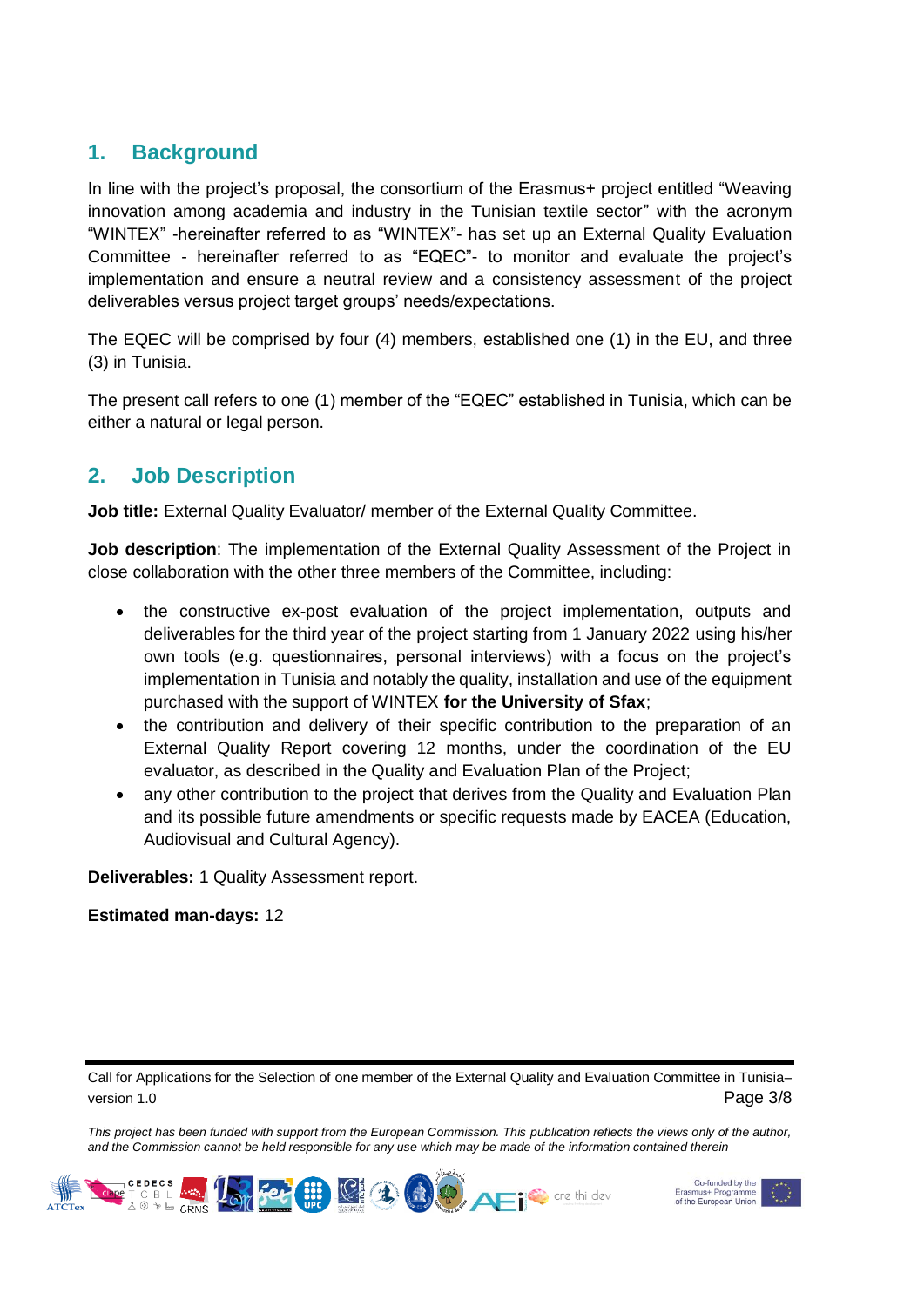# <span id="page-3-0"></span>**3. Qualifications/ selection criteria**

### **Required qualifications (exclusion criteria):**

- Holder of a higher education diploma (doesn't apply to legal entities);
- A minimum of three-year research or working experience in the textile sector;
- Upper Intermediate level of English (B1). The level of English shall be enough to: a) Understand WINTEX technical reports, b) write technical reports and c) communicate with the EQEC coordinator through emails.

### **Additional qualifications (rated criteria):**:

- Experience in the implementation of national, EU or international textiles related projects;
- Experience in the implementation of national, EU or international projects of various topics;
- Level of English knowledge: Independent user (B2), or Advanced (C1 or C2).
- *Important note: Applicants from the following organisations, that are members of the project's consortium, will not be eligible.*

Sfax University - USF, Higher Institute of technological studies of Ksar Hellal- ISET, University of Monastir – ISMMM, Association Tunisienne des Chercheurs en Textile – ATCTex, Centre de Recherche en Numérique de Sfax – CRNS and Pôle de compétitivité Monastir El Fejja – MFCPOLE.

## <span id="page-3-1"></span>**4. Type of contract, duration and compensation**

**Type of contract:** Service Agreement

**Duration:** From the day of the signature of the agreement until 14/01/2023.

**Compensation:** 450€.

## <span id="page-3-2"></span>**5. Application procedure**

Interested individuals are invited to submit their application to Creative Thinking Development, member of the "WINTEX" consortium via the email: info@crethidev.gr. The sentence "WINTEX: CALL FOR ONE TUNISIA MEMBER OF THE EXTERNAL QUALITY AND EVALUATION COMMITTEE" should appear on the subject of the email.

### <span id="page-3-3"></span>**5.1 Supporting documents**

Call for Applications for the Selection of one member of the External Quality and Evaluation Committee in Tunisia– version 1.0 **Page 4/8** 



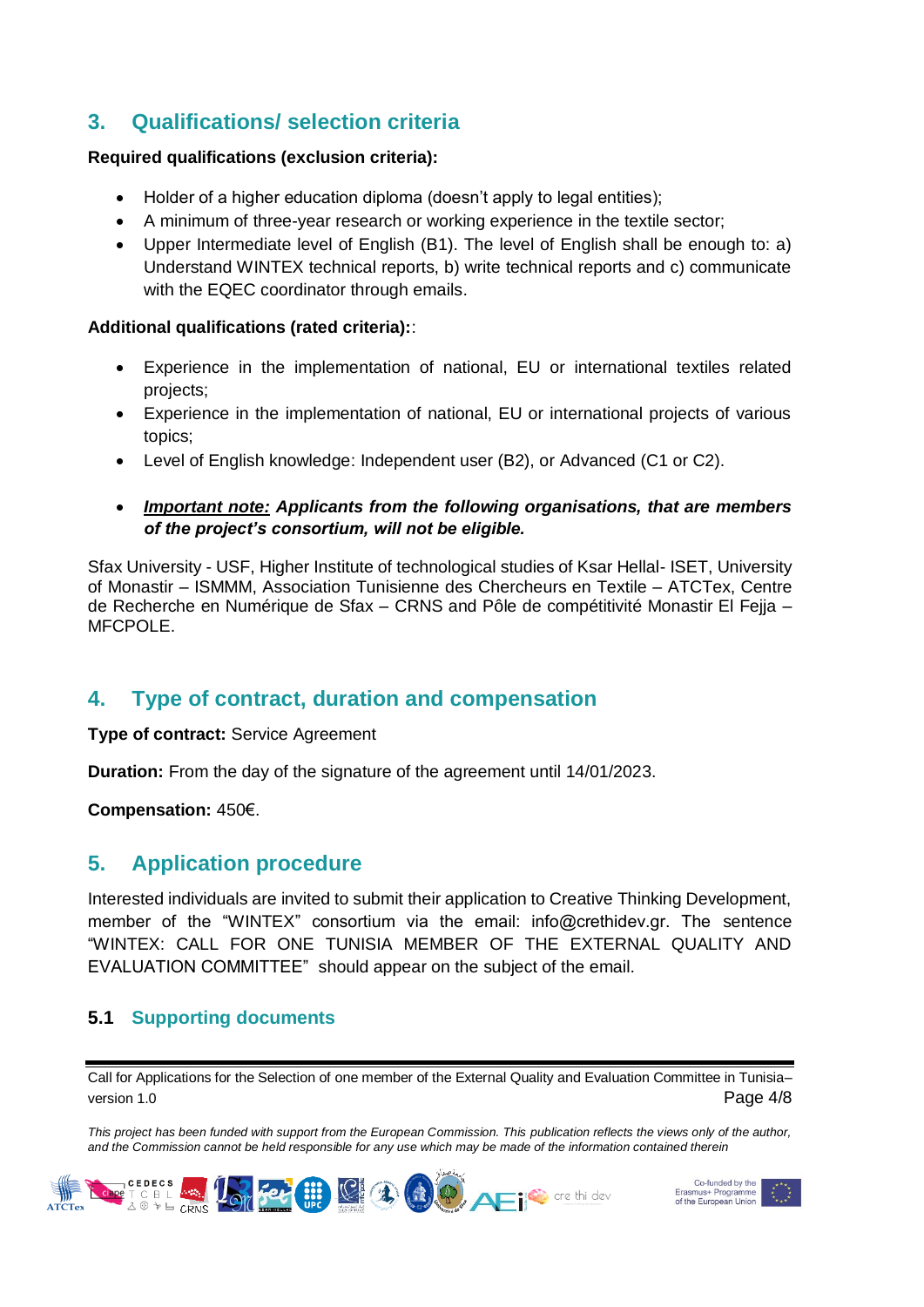Each application shall include the following documents:

a **signed application form** (Annex 1) including:

1. a small cover letter explaining the applicant's motivation for answering this call;

2. a list of supporting documents duly filled with the documentation which proves how the applicant fulfills the selection criteria (required and additional qualifications) listed in chapter 3 of this call;

- a **curriculum vitae (CV)**, preferably in the European format (only for natural persons);
- a **company resume** (only for legal entities);
- all supporting documents proofs of the qualifications.

### <span id="page-4-0"></span>**5.2 Deadline for application**

The applications must be sent by 6 June 2022 at the latest. The date of the e-mail sent will be the date of sending.

## <span id="page-4-1"></span>**6. Selection procedure**

### **Rating of the additional qualification criteria**

|   | Qualification                                                                                                                                                                          | <b>Rating method</b>                                                                   |
|---|----------------------------------------------------------------------------------------------------------------------------------------------------------------------------------------|----------------------------------------------------------------------------------------|
|   | Experience in the implementation of national, EU or<br>international textiles related projects (additional to<br>the three-year research or work experience in the<br>textiles sector) | Up to 1 year: 30 points<br>Up to 2 years: 40 points<br>More than 2 years: 50 points    |
|   | 2 Experience in the implementation of national, EU or<br>international projects on other topics                                                                                        | Up to 1 year: 10 points<br>Up to 2 years: 20 points<br>More than 2 years: 30 points    |
| 3 | Level of English knowledge                                                                                                                                                             | Very good knowledge (B2):<br>10 points<br>Excellent knowledge (C1 or<br>C2): 20 points |
|   | Sum                                                                                                                                                                                    | 100 points                                                                             |

In the event of a tie between two candidates, the research or working experience in the textile sector will be the selective factor.

Call for Applications for the Selection of one member of the External Quality and Evaluation Committee in Tunisia– version 1.0 Page 5/8



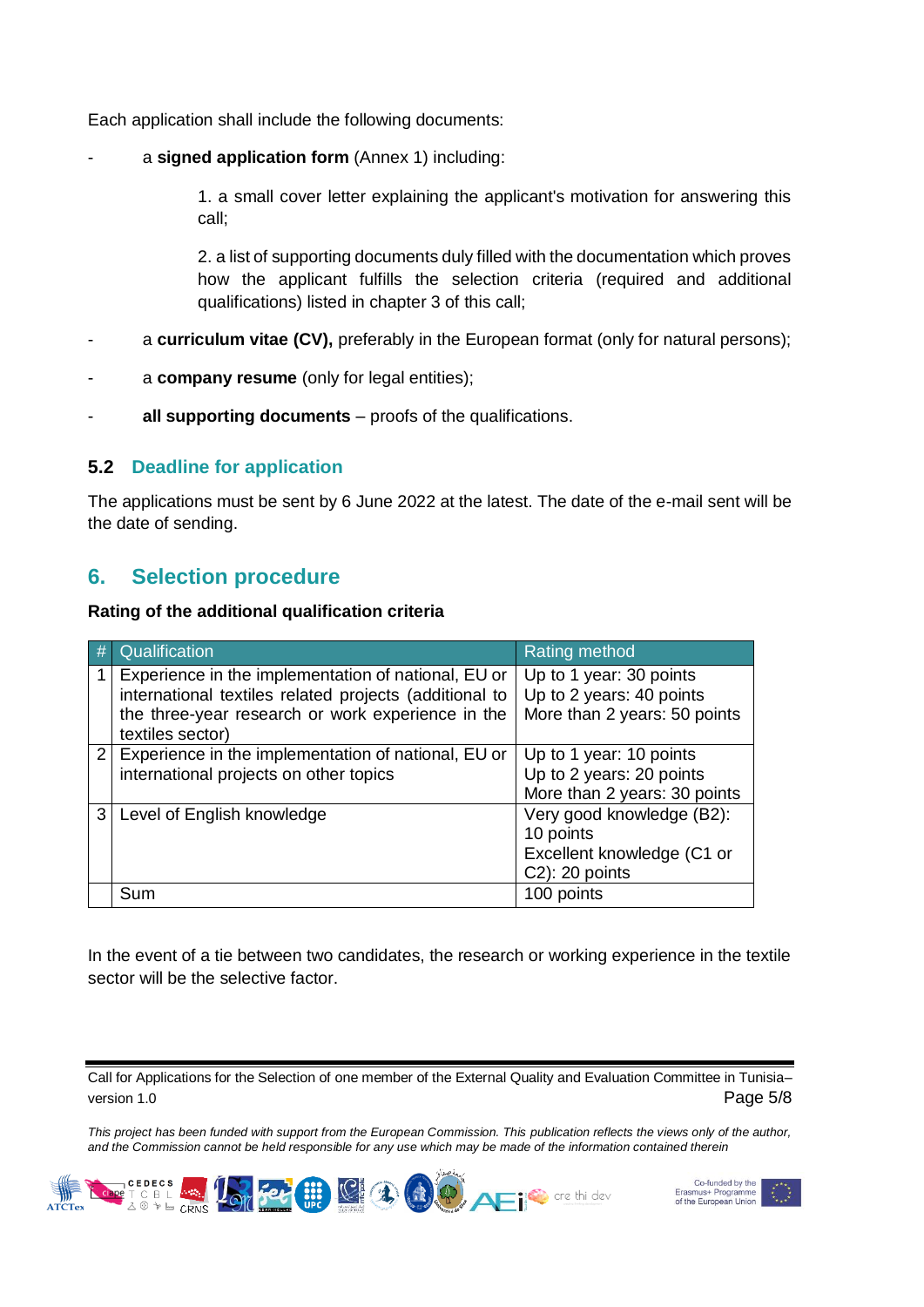The selection procedure shall consist of an assessment of the applications performed by CRETHIDEV against the selection criteria listed in chapter 3 of this call, concluded by the establishment of a graded list of the eligible applicants and, if applicable, a list of non-eligible applicants.

Call for Applications for the Selection of one member of the External Quality and Evaluation Committee in Tunisia– version 1.0 **Page 6/8** 



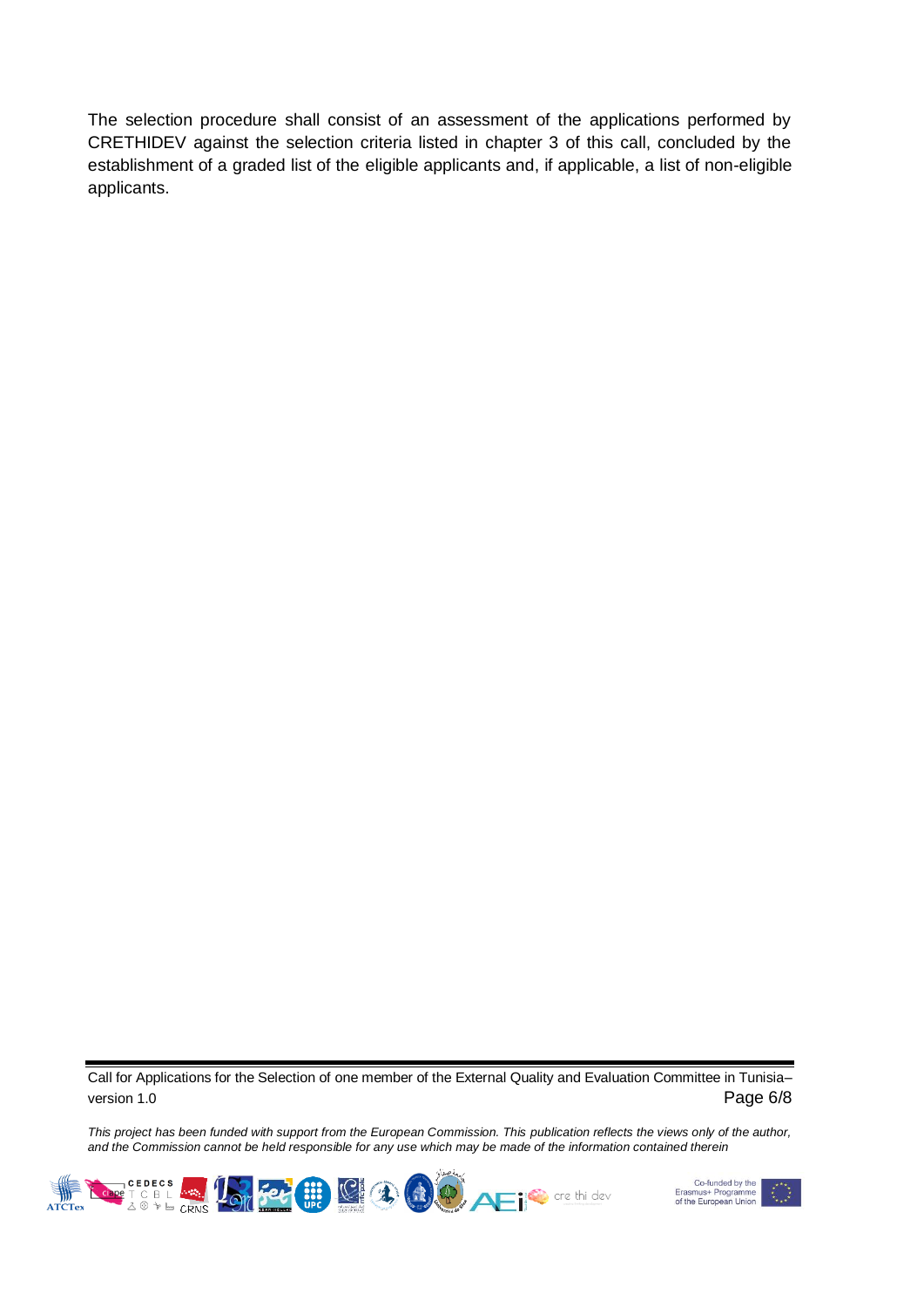## <span id="page-6-0"></span>**7. Visibility**

This call will be published to the website of CRETHIDEV [\(https://www.crethidev.gr/\)](https://www.crethidev.gr/).and WINTEX project [\(https://wintexproject.eu/\)](https://wintexproject.eu/) and a link to this call will be shared at the websites of the Tunisian partners of the consortium (USF, ISET, ISMMM, ATCTex, CRNS, MFCPOLE).

### <span id="page-6-1"></span>**8. Annexes**

- ANNEX I APPLICATION FORM
- ANNEX II Common European Framework of Reference for Languages Self assessment grid

Call for Applications for the Selection of one member of the External Quality and Evaluation Committee in Tunisia– version 1.0 **Page 7/8**